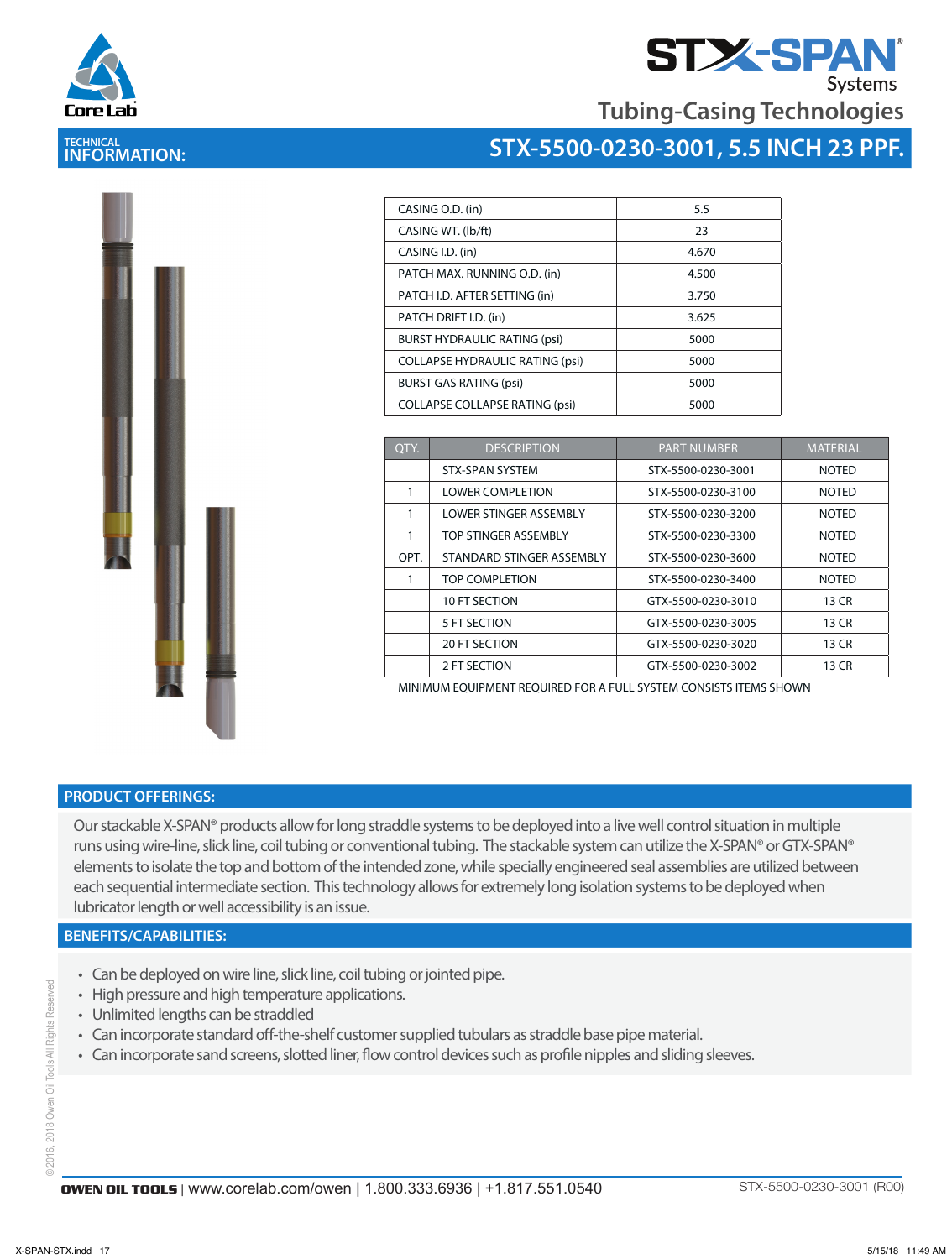

# **STASPAN**<br>Tubing-Casing Technologies

### **TECHNICAL INFORMATION:**





| 5.5   |
|-------|
| 23    |
| 4.670 |
| 4.500 |
| 3.750 |
| 3.625 |
| 5000  |
| 5000  |
| 5000  |
| 5000  |
|       |

| QTY.           | <b>DESCRIPTION</b>                               | <b>PART NUMBER</b> | <b>MATERIAL</b>             |
|----------------|--------------------------------------------------|--------------------|-----------------------------|
|                | <b>LOWER COMPLETION</b>                          | STX-5500-0230-3100 | <b>NOTED</b>                |
| $\overline{2}$ | <b>ELASTOMER</b>                                 | GTX-5500-0230-6000 | <b>HSN</b>                  |
| 1              | <b>BOX ELEMENT</b>                               | GTX-5500-0230-3410 | 13 CR                       |
| 1              | <b>BOTTOM SWAGE</b>                              | GTX-5500-0230-3310 | 13 CR                       |
| 1              | O-RING                                           | OOO-V569-155       | <b>VITON</b>                |
| 1              | O-RING                                           | OOO-V569-156       | <b>VITON</b>                |
| 1              | 72K SHEAR STUD                                   | PAT-4500-038       | 4140/4142                   |
| 1              | SET SCREW 1/4 INCH X 20<br><b>TPI, 5/16 INCH</b> | PUR-0501-030       | <b>ALLOY</b>                |
| $\mathbf{1}$   | <b>SLEEVE NUT</b>                                | SET-3250-120       | 4130/4140                   |
| 1              | <b>SLEEVE LOCK NUT</b>                           | SET-3250-121       | 4130/4140                   |
| $\mathbf{1}$   | QUICK CHANGE ROD                                 | SET-3250-130       | 4130/4140                   |
| $\mathbf{1}$   | <b>OUICK CHANGE NUT</b>                          | SET-3250-131       | 4130/4140                   |
| $\mathbf{1}$   | TOP ADAPTER ROD                                  | SET-3250-132       | 4130/4140                   |
| $\mathbf{1}$   | ROD TANDEM CONNECTOR                             | SET-3250-133       | 4130/4140                   |
| $\mathbf{1}$   | <b>BOTTOM ROD EXTENDED</b>                       | SET-3250-136L      | 4130/4140                   |
| $\mathbf{1}$   | <b>COLLET ASSEMBLY</b>                           | SET-3250-550       | N/A                         |
| $\mathbf{1}$   | <b>COLLET BODY</b>                               | SET-3250-551       | 4140/4142                   |
| $\mathbf{1}$   | <b>END SUB</b>                                   | SET-3250-552       | 4130/4140                   |
| $\mathbf{1}$   | <b>COLLET SUPPORT</b>                            | SET-3250-157C      | 4130/4140                   |
| $\mathbf{1}$   | <b>LOWER RECEIVER</b>                            | STX-5500-0230-3130 | <b>SUPER / HYPER CHROME</b> |
| $\mathbf{1}$   | LATCH COLLET 90 L/H                              | STX-5500-0230-3553 | <b>SUPER / HYPER CHROME</b> |
| 1              | SETTING SLEEVE LOWER                             | SET-3250-552A      | 4140/4142                   |
| 1              | SETTING SLEEVE UPPER                             | SET-3250-552B      | 4140/4142                   |

MINIMUM EQUIPMENT REQUIRED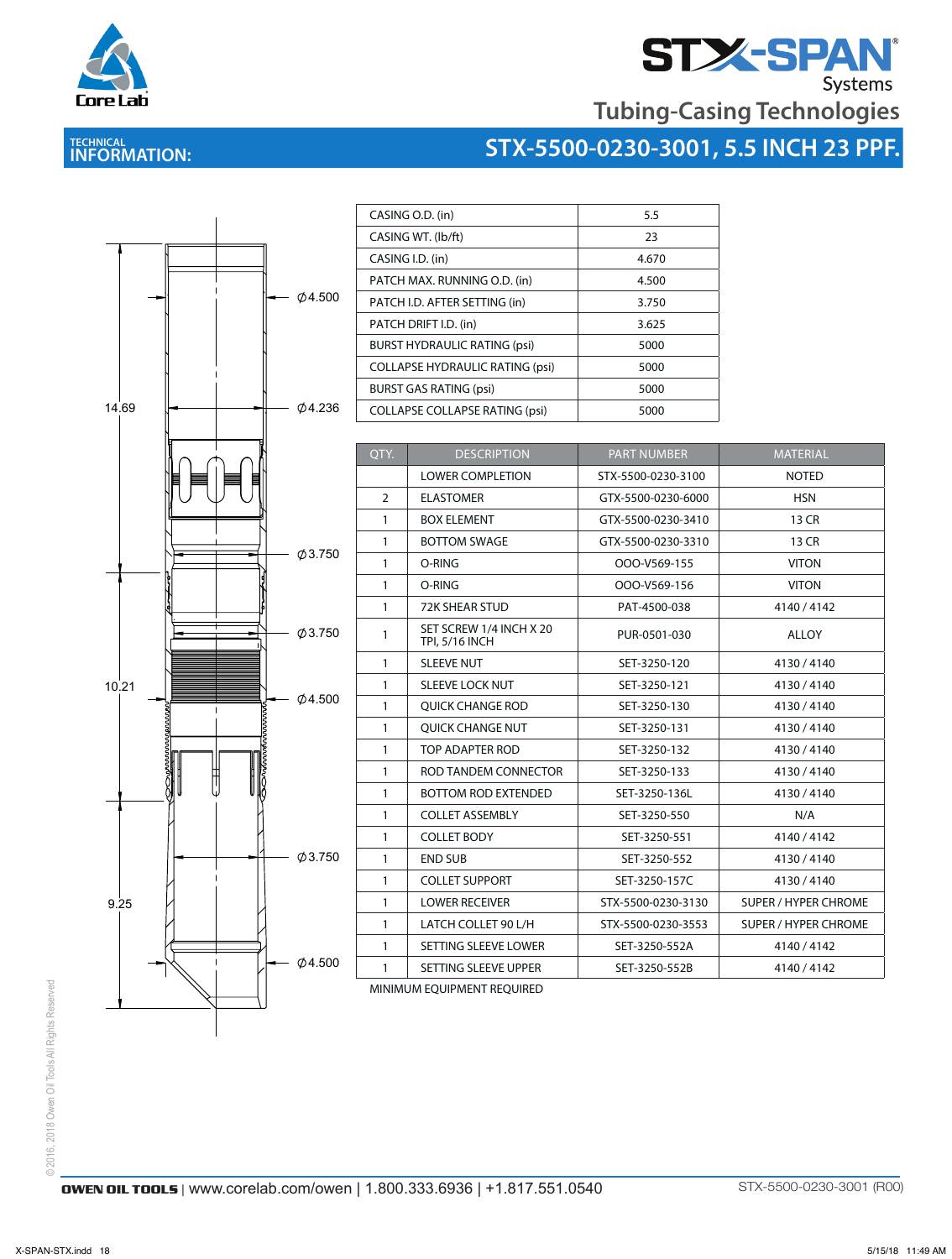



## **STX-5500-0230-3001, 5.5 INCH 23 PPF.**



| CASING O.D. (in)                       | 5.5   |
|----------------------------------------|-------|
| CASING WT. (Ib/ft)                     | 23    |
| CASING I.D. (in)                       | 4.670 |
| PATCH MAX. RUNNING O.D. (in)           | 4.500 |
| PATCH I.D. AFTER SETTING (in)          | 3.750 |
| PATCH DRIFT I.D. (in)                  | 3.625 |
| <b>BURST HYDRAULIC RATING (psi)</b>    | 5000  |
| <b>COLLAPSE HYDRAULIC RATING (psi)</b> | 5000  |
| <b>BURST GAS RATING (psi)</b>          | 5000  |
| <b>COLLAPSE COLLAPSE RATING (psi)</b>  | 5000  |
|                                        |       |

| QTY.                                         | <b>DESCRIPTION</b>            | <b>PART NUMBER</b> | <b>MATERIAL</b>             |  |  |
|----------------------------------------------|-------------------------------|--------------------|-----------------------------|--|--|
|                                              | <b>LOWER STINGER SECTION</b>  | STX-5500-0230-3200 | <b>NOTED</b>                |  |  |
| $\mathbf{1}$                                 | <b>LOWER STINGER</b>          | STX-5500-0230-3220 | SUPER \ HYPER CHROME        |  |  |
| $\mathbf{1}$                                 | STANDARD SEAL BORE RECEIVER   | STX-5500-0230-3530 | SUPER \ HYPER CHROME        |  |  |
| OPT                                          | 10 FT SECTION                 | GTX-5500-0230-3010 | 13 Cr                       |  |  |
| 1                                            | SEAL RET. W 90 WICKER L/H     | STX-5500-0230-3555 | 13 Cr                       |  |  |
| $\mathbf{1}$                                 | LATCH COLLET 90 R/H           | STX-5500-0230-3551 | SUPER \ HYPER CHROME        |  |  |
| $\mathbf{1}$                                 | "V" SEAL STACK                | STX-5500-0230-3500 | VITON \ TEFLON \ RYTON      |  |  |
| 2                                            | O-RING                        | OOO-V569-155       | <b>VITON</b>                |  |  |
| 2                                            | O-RING                        | OOO-V569-156       | <b>VITON</b>                |  |  |
| $\mathbf{1}$                                 | DEPLOYMENT AND RETRIEVAL TOOL | DRT-5500-0230-1001 | N/A                         |  |  |
|                                              | STANDARD STINGER              | STX-5500-0230-3600 | <b>NOTED</b>                |  |  |
| $\mathbf{1}$                                 | STANDARD STINGER              | STX-5500-0230-3230 | <b>SUPER \ HYPER CHROME</b> |  |  |
| 1                                            | STANDARD SEAL BORE RECEIVER   | STX-5500-0230-3530 | SUPER \ HYPER CHROME        |  |  |
| OPT                                          | <b>10 FT SECTION</b>          | GTX-5500-0230-3010 | 13 Cr                       |  |  |
| $\mathbf{1}$                                 | SEAL RET. W 90 WICKER         | STX-5500-0230-3550 | 13 Cr                       |  |  |
| $\mathbf{1}$                                 | LATCH COLLET 90 R/H           | STX-5500-0230-3551 | SUPER \ HYPER CHROME        |  |  |
| $\mathbf{1}$                                 | "V" SEAL STACK                | STX-5500-0230-3500 | VITON \ TEFLON \ RYTON      |  |  |
| $\overline{2}$                               | O-RING                        | OOO-V569-155       | <b>VITON</b>                |  |  |
| $\overline{2}$                               | O-RING                        | OOO-V569-156       | <b>VITON</b>                |  |  |
| 1                                            | DEPLOYMENT AND RETRIEVAL TOOL | DRT-5500-0230-1001 | N/A                         |  |  |
|                                              | <b>TOP STINGER SECTION</b>    | STX-5500-0230-3300 | <b>NOTED</b>                |  |  |
| 1                                            | STANDARD STINGER              | STX-5500-0230-3230 | <b>SUPER \ HYPER CHROME</b> |  |  |
| $\mathbf{1}$                                 | TOP SEAL BORE RECEIVER        | STX-5500-0230-3330 | SUPER \ HYPER CHROME        |  |  |
| <b>OPT</b>                                   | 10 FT SECTION                 | GTX-5500-0230-3010 | 13 Cr                       |  |  |
| $\mathbf{1}$                                 | SEAL RET. W 90 WICKER         | STX-5500-0230-3550 | 13 Cr                       |  |  |
| $\mathbf{1}$                                 | LATCH COLLET 75 DEG           | STX-5500-0230-3552 | <b>SUPER \ HYPER CHROME</b> |  |  |
| $\mathbf{1}$                                 | "V" SEAL STACK                | STX-5500-0230-3500 | VITON \ TEFLON \ RYTON      |  |  |
| 2                                            | O-RING                        | OOO-V569-155       | <b>VITON</b>                |  |  |
| $\overline{2}$                               | O-RING                        | OOO-V569-156       | <b>VITON</b>                |  |  |
| $\mathbf{1}$                                 | DEPLOYMENT AND RETRIEVAL TOOL | DRT-5500-0230-1001 | N/A                         |  |  |
| MINIMUM EQUIDMENT REQUIRED FOR 10 FT. CVCTEM |                               |                    |                             |  |  |

MINIMUM EQUIPMENT REQUIRED FOR 10 FT. SYSTEM

@ 2016, 2018 Owen Oil Tools All Rights Reserved © 2016, 2018 Owen Oil Tools All Rights Reserved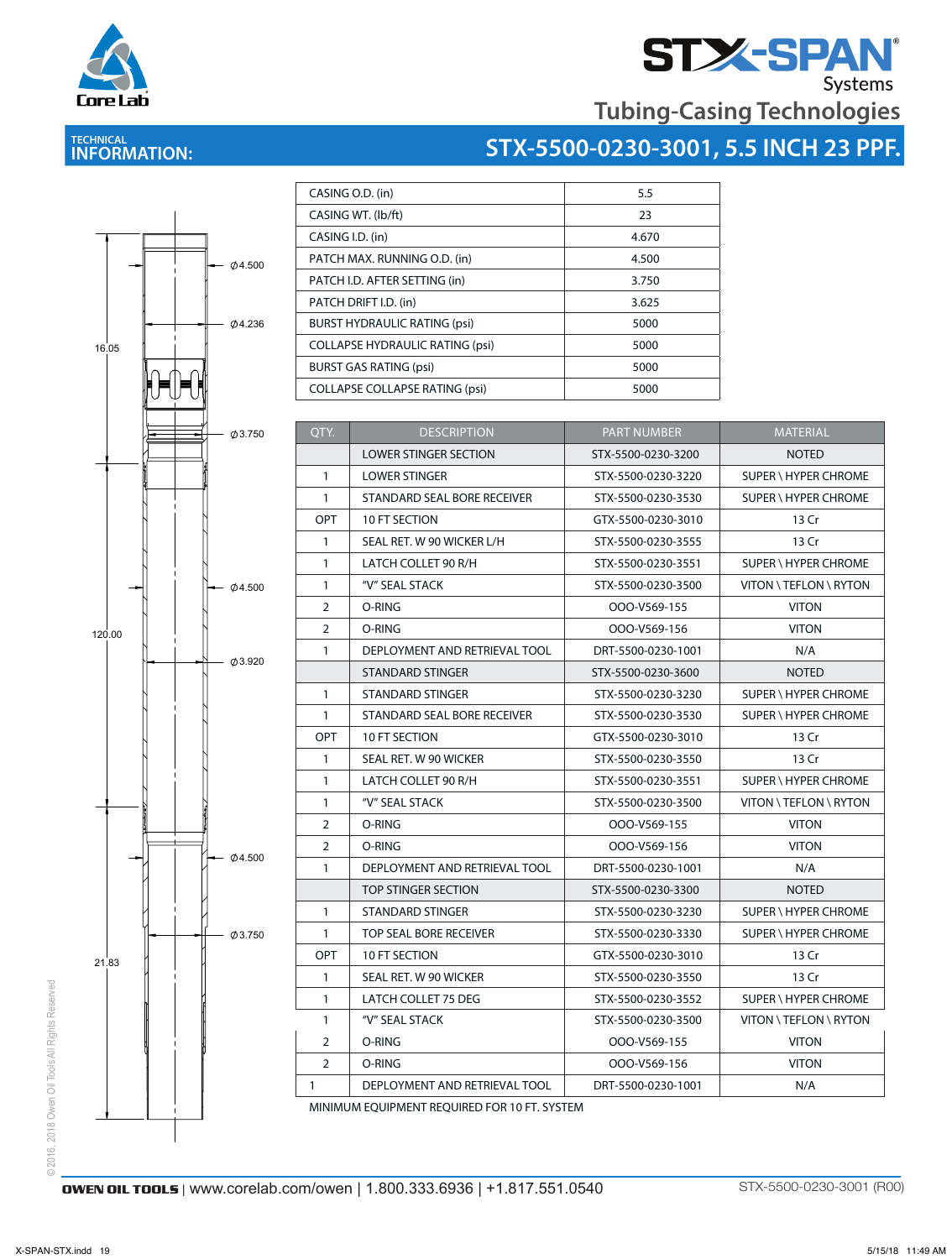

# **STX-SPAN**<br>Tubing-Casing Technologies

### **TECHNICAL INFORMATION:**





| CASING O.D. (in)                       | 5.5   |
|----------------------------------------|-------|
| CASING WT. (lb/ft)                     | 23    |
| CASING I.D. (in)                       | 4.670 |
| PATCH MAX. RUNNING O.D. (in)           | 4.500 |
| PATCH I.D. AFTER SETTING (in)          | 3.750 |
| PATCH DRIFT I.D. (in)                  | 3.625 |
| <b>BURST HYDRAULIC RATING (psi)</b>    | 5000  |
| <b>COLLAPSE HYDRAULIC RATING (psi)</b> | 5000  |
| <b>BURST GAS RATING (psi)</b>          | 5000  |
| <b>COLLAPSE COLLAPSE RATING (psi)</b>  | 5000  |

| QTY.           | <b>DESCRIPTION</b>                                  | <b>PART NUMBER</b> | <b>MATERIAL</b>             |
|----------------|-----------------------------------------------------|--------------------|-----------------------------|
|                | <b>TOP COMPLETION</b>                               | STX-5500-0230-3400 | <b>NOTED</b>                |
| 2              | <b>ELASTOMER</b>                                    | GTX-5500-0230-6000 | <b>HSN</b>                  |
| $\mathbf{1}$   | <b>PIN ELEMENT</b>                                  | GTX-5500-0230-3210 | 13 Cr                       |
| $\mathbf{1}$   | <b>TOP SWAGE</b>                                    | GTX-5500-0230-3110 | 13 Cr                       |
| 2              | O-RING                                              | OOO-V569-155       | <b>VITON</b>                |
| $\overline{2}$ | O-RING                                              | OOO-V569-156       | <b>VITON</b>                |
| 1              | SET SCREW 1/4 INCH X 20<br>TPI, 5/16<br><b>INCH</b> | PUR-0501-030       | <b>ALLOY</b>                |
| $\mathbf{1}$   | 72K SHEAR STUD                                      | PAT-4500-038       | 4140/4142                   |
| $\mathbf{1}$   | <b>SLEEVE NUT</b>                                   | SET-3250-120       | 4130/4140                   |
| $\mathbf{1}$   | <b>SLEEVE LOCK NUT</b>                              | SET-3250-121       | 4130/4140                   |
| $\mathbf{1}$   | <b>SETTING SLEEVE</b>                               | SET-3250-553       | 4130/4140                   |
| $\mathbf{1}$   | <b>OUICK CHANGE ROD</b>                             | SET-3250-130       | 4130/4140                   |
| $\mathbf{1}$   | <b>OUICK CHANGE NUT</b>                             | SET-3250-131       | 4130/4140                   |
| $\mathbf{1}$   | TOP ADAPTER ROD                                     | SET-3250-132       | 4130/4140                   |
| $\mathbf{1}$   | ROD TANDEM CONNECTOR                                | SET-3250-133       | 4130/4140                   |
| $\mathbf{1}$   | <b>BOTTOM ROD EXTENDED</b>                          | SET-3250-136L      | 4130/4140                   |
| $\mathbf{1}$   | <b>COLLET ASSEMBLY</b>                              | SET-3250-550       | N/A                         |
| $\mathbf{1}$   | <b>COLLET BODY</b>                                  | SET-3250-551       | 4140/4142                   |
| $\mathbf{1}$   | <b>END SUB</b>                                      | SET-3250-552       | 4130/4140                   |
| $\mathbf{1}$   | <b>COLLET SUPPORT</b>                               | SET-3250-157C      | 4130/4140                   |
| $\mathbf{1}$   | <b>PROFILE SUB</b>                                  | STX-5500-0230-3450 | <b>SUPER \ HYPER CHROME</b> |
| $\mathbf{1}$   | SEAL RET. W 75 DEG WICKER                           | STX-5500-0230-3554 | 13 Cr                       |
| $\mathbf{1}$   | "V" SEAL STACK                                      | STX-5500-0230-3500 | VITON \ TEFLON \ RYTON      |
| $\mathbf{1}$   | <b>TOP STINGER</b>                                  | STX-5500-0230-3340 | <b>SUPER \ HYPER CHROME</b> |
| <b>OPT</b>     | <b>CENTRALIZER</b>                                  | STX-5500-0230-0010 | 4140                        |

MINIMUM EQUIPMENT REQUIRED

© 2016, 2018 Owen Oil Tools All Rights Reserved © 2016, 2018 Owen Oil Tools All Rights Reserved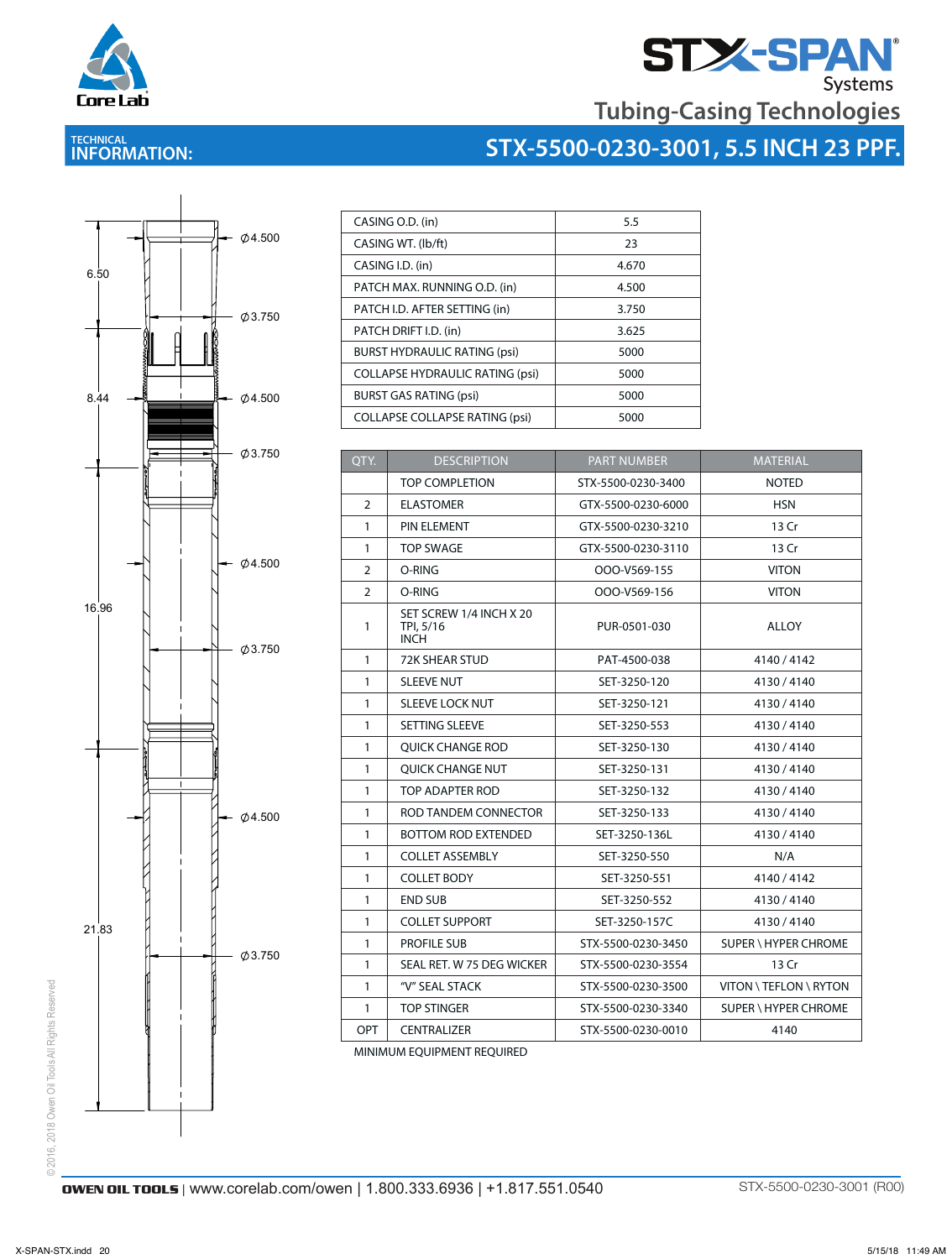

# **Tubing-Casing Technologies**

**STX-5500-0230-3001, 5.5 INCH 23 PPF.**

### **SECTION SPECIFICATIONS:**



| <b>PART NUMBER</b> | LENGTH | OAL   | <b>WEIGHT</b> | <b>MATERIAL</b> |
|--------------------|--------|-------|---------------|-----------------|
| GTX-5500-0230-3010 | 120    | 121.8 | 130           | 13 Cr           |
| GTX-5500-0230-3005 | 60     | 61.8  | 65            | 13 Cr           |
| GTX-5500-0230-3020 | 240    | 241.8 | 260           | 13 Cr           |
| GTX-5500-0230-3002 | 24     | 25.8  | 26            | 13 Cr           |

| PATCH TENSILE RATING | 97,000 LBF |
|----------------------|------------|
|----------------------|------------|

|                    | <b>WEIGHT (LBS.)</b> |  |
|--------------------|----------------------|--|
| STX-5500-0230-3100 | 97.3                 |  |
| STX-5500-0230-3200 | 221.0                |  |
| STX-5500-0230-3300 | 221.0                |  |
| STX-5500-0230-3600 | 221.0                |  |
| STX-5500-0230-3400 | 108.2                |  |

### **SYSTEM WEIGHTS SETTING TOOL OPTIONS:**

| <b>WEIGHT (LBS.)</b> |                                           | <b>HYDRAULIC</b>       |                 | <b>WEIGHT (LBS)</b> |
|----------------------|-------------------------------------------|------------------------|-----------------|---------------------|
| 97.3                 | 3-1/8 INCH HYDARULIC                      | SET-3125-010           |                 | 300                 |
| 221.0                | 3-1/4 INCH MULTISTAGE                     |                        |                 |                     |
| 221.0                | SETTING TOOL<br><b>INTERNALLY STROKED</b> | SET-3250-410           |                 | 287                 |
| 221.0                | (HYDRAULIC)                               |                        |                 |                     |
| 108.2                |                                           | <b>SCREEN SUB</b>      | TT0798-288A     |                     |
|                      |                                           | <b>CIRCULATION SUB</b> | SET-2875-010    |                     |
|                      |                                           | DUMP SUB               | OT0710-288B-000 |                     |

| <b>PYROTECHNIC</b>                                                 |                |                 | <b>WEIGHT (LBS)</b> |
|--------------------------------------------------------------------|----------------|-----------------|---------------------|
| 3-1/4 INCH MULTISTAGE<br>SETTING TOOL                              | SET-3250-000   |                 | 206                 |
| 3-1/4 INCH MULTISTAGE<br>SETTING TOOL<br><b>INTERNALLY STROKED</b> | SET-3250-400   |                 | 200                 |
|                                                                    | POWER CHARGE   | OPC-3250-000-MS |                     |
|                                                                    | <b>IGNITER</b> | DET-5306-074    |                     |
|                                                                    |                | DET-5306-008    |                     |